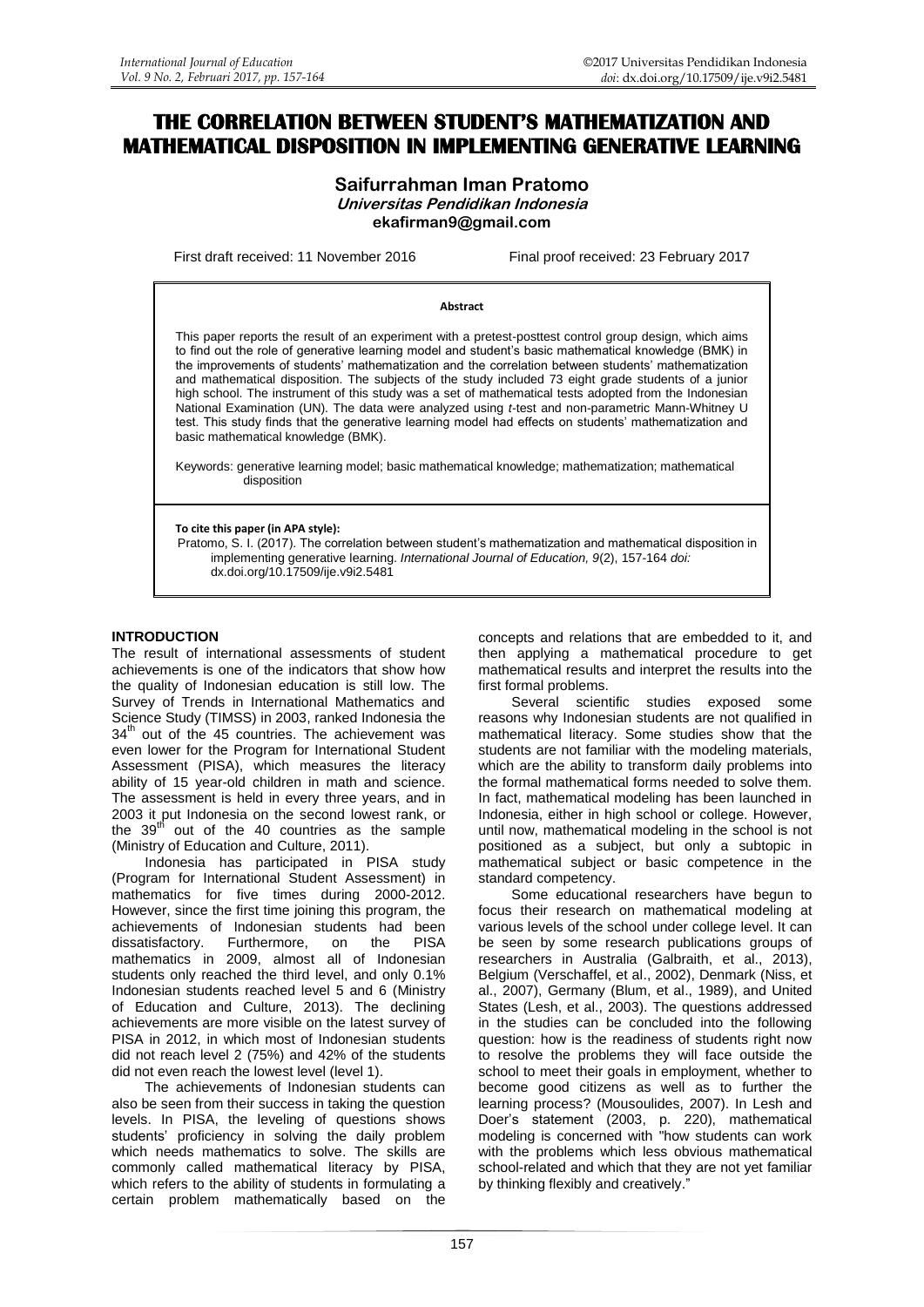Crouch and Haines (2004) in their study concluded that the interphase among real problems and mathematical models present students with the difficulty of translating the problems in daily life into formal mathematical forms and changing the formal mathematical forms to the forms of everyday problems. Similarly, Mass (2006) stated that the form of students' errors in forming problem into a model are to create a correlation between mathematics and reality, and to simplify and arrange reality, as well as issues related to mathematical solutions.

The problems that occur in the high school. especially in the location of this research, is that the students still have difficulties in solving the mathematical questions in the forms of stories related to daily life problems. This is because they encounter difficulties to connect between reality and mathematics, do not understand how to transform real world problems into mathematics, and are not able to build up a concept for the solution.

Literature on research on the implementation of generative learning is quite limited. In the field of physical and health education, Farouk and Elfateh (2016) recently conducted research assessing the effectiveness of generative learning on increasing students' strategic thinking skills and learning level of basics of offensive. Their study found that generative learning significantly improved strategic thinking skills and learning of fencing basics. In the field of physics, Maknun (2015) conducted a study on the implementation of generative learning model to increase vocational school students' conceptual mastery and general science skills. Similarly, his study found that the model could significantly improve students' conceptual mastery and general science skills. Meanwhile, in the field of mathematics itself, research on the implementation of generative learning is very scarce. Hence, the present study aims to find how the effects of generative learning model on students' mathematization and mathematical dispositions based on different levels of basic mathematical knowledge (BMK), namely low, medium, and high levels.

# **LITERATURE REVIEW**

# **Mathematization and Generative Learning**

The ability to translate the daily problems into a formal mathematical form is called mathematization. The simple meaning of mathematization is a process to make a phenomenon mathematically or build a mathematical concept from a phenomenon. Mathematization is a process of changing a phenomenon into a mathematical form. Traffers (in Darhim, 2004) distinguished two kinds of mathematization, namely, horizontal and vertical mathematization. Horizontal mathematization is the activity of changing the contextual issues into mathematical problems, while the vertical mathematization formulates a problem into various mathematical resolutions by using a number of mathematical rules.

The horizontal mathematization is related to the process of generalization; it begins from the identification of mathematical concepts of regularities and relations that are found through visualization and schematic problems. So, in this horizontal mathematization*,* students try to solve problems of

the real world by using their own language and symbols.

Different from vertical mathematization, a process of formalizing, the result of horizontal mathematization becomes the formal development of mathematical concepts through a process of vertical mathematization. Therefore, both types of mathematization may not be separated; both of them occur alternately and gradually. After the students<br>understand the process of horizontal understand the process of horizontal mathematization, then the students perform the process of vertical mathematization. This process is done to achieve aspects of formal mathematics. According to de Lange (1987), formal mathematics is equal to the vertical mathematization.

Generally, mathematical competence is often related to the ability of manipulating the numbers, for example to calculate quickly. It is true that one form of mathematical literacy competency is counting; however, counting is only a small part of mathematics. The calculators and computers have been widely used, and the speed of counting is a goal in mathematical skill. How fast the people can count something can be replaced by calculators and computers. The counting competence is important, but it is not enough.

To improve the students' mathematization, we should be able to choose the model of learning that direct students to learn more actively. There are many learning models which refer to active learning, and the most popular is a learning model with constructivist approach because students are expected to develop their own understanding so that the students can raise their own knowledge and be active in the teaching and learning process.

Construction means to build. In the context of philosophy of education, constructivism is an effort to build a modern life style. Constructivism is the foundation of thinking (philosophy). Meanwhile, contextual learning is slow constructed knowledge, whose results are extended through the unlimited context and a long process. Constructivism sees knowledge not as a set of facts, concepts, or rules ready to be picked and remembered. Students should construct that knowledge and give meanings through the real experiences.

A famous theory related to constructivist learning theory is Piaget's (1950) mental development theory. This theory is also called the theory of intellectual development or the cognitive development theory. The learning theory is related to the readiness of children for learning. It is packed in the stage of intellectual development from the birth until adult. Each stage of intellectual development is equipped with specific signs in science construction. For example, in the remote motor domain, the children think through movements or action.

From the description above, it can be concluded that this theory make humans more active in learning how to find their own competence, knowledge or technology, and anything else that is needed in order to develop themselves. In addition, it is understood that learning is an activity which takes place interactively between internal factors and external or environmental factors to change the students' behavior.

One of the learning models that resemble the Constructivist model of learning is generative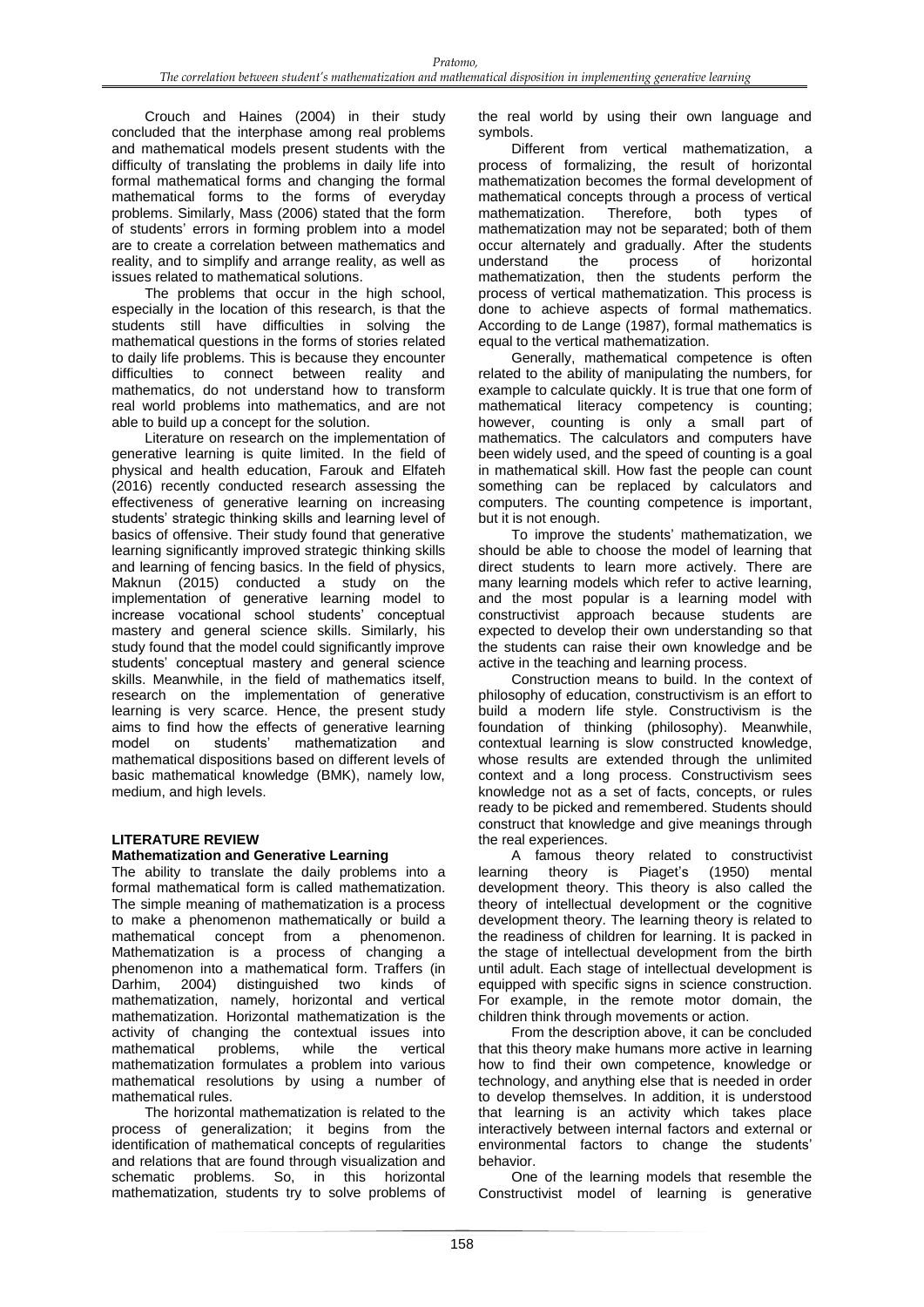learning. Generative learning model is regarded to be better than the constructivist approach by some experts. According to some experts, the generative learning model is more focused on the syntax of the lesson because this learning model is not combined with any learning approach. Essentially, a learning model that is combined with a learning approach is usually more advanced, so that the models and approaches could fit, and it allows the original syntax from the models or approaches that are not used. In line with that, Bonn and Grabowski (2001) argued that the model of generative learning resembles the constructivist approach, but more fully in providing perspectives.

Generative learning model is based on the view of constructivism, assuming that the knowledge base is built in the minds of students. According to Wittrock (1992), the essence of generative learning is the brain which does not receive the information passively but constructs an interpretation of that information actively. From the opinion above, generative learning is a learning model that is done so that students can actively construct an interpretation of the information and make a conclusion.

The students ' ability in constructing an interpretation from an information and making a

> Experimental Group  $\begin{array}{ccc}\n\text{Cortrol Groun} & \text{O} & \text{X} & \text{O} \\
> \text{Cortrol Groun} & \text{O} & \text{O} & \text{O}\n\end{array}$ Control Group O = Pre-test dan Post-test  $X =$  Generative Learning Model

According to Nasution (1996), the subjects of a study that become the research sample are the only sources that can provide information. The sample can be humans, events, things, or situations that are observed. The sample is selected "purposively" related to a particular purpose. Therefore, the subjects examined would be determined directly by the researchers or related parties (headmaster and math teacher) in relation to the problem and research objectives. However, there are also subjects determined specifically for the purpose of obtaining information needed for the sample of the study. This study uses a purposive sample, so the sample was determined by considerations of information needed.

From the explanation above, the researcher decided that the subjects of this research would be the eighth grade students of junior high school, taken from two classes (73 students in total). The first class as the experimental class was taught with generative learning model and the second class as the control group treated with conventional learning. The researcher considered the appropriate mathematics topics to find about the students' mathematization ability were systems of linear equation in two variables (SLETV) and the Pythagorean theorem.

#### **RESULTS AND DISCUSSION The Results of the Tests on Students' Mathematization**

The mathematization test was given to students before (pre-test) and after learning activity (post-test) to find about the students' improvements in the ability to mathematize (mathematization). The results of students' mathematization tests are described based on the indicators of mathematization. Thus, the conclusion in the generative learning model allows for the students' mathematical ability to be more improved than by using conventional learning.

# **METHODS**

This research employed the quasi-experimental method to apply generative learning model in the mathematics subject; in addition, the subjects or participants were not grouped randomly (Ruseffendi, 1998). The use of quasi experiments was based on the consideration that the existing classes had been formed and because learning takes place naturally and students would not feel as a subject of experiment, so that such situations are expected to contribute to the level of research validity.

The research used the pretest-posttest control group design, involving two groups of students. The first group is called the experimental group, treated with generative learning. The second group was treated by using conventional learning, called the control group. The two groups were given different treatments in order to find the improvements of mathematization in terms of different levels of basic mathematical knowledge (BMK). The diagram of research design (quantitative and qualitative research) is described as follow:

achievements and improvements of the capabilities of the students' to mathematize can be more clearly reflected on every indicator. The results of the students' tests can be seen in Table 1.

Based on Table 1, it can be seen that the generative learning had no effects on improving the students' mathematization. In this study there are six indicators measuring mathematization. Two of the six indicators are measured. The improvements of the students who were taught with generative learning were greater than those of the students who got the conventional learning. Indicators one and two show that the improvements in the mathematization of the students taught with generative learning were classified as low, but the first indicator of achievements belonged to the medium increase/improvement, and the second indicator of achievements belonged to low increase. In addition, the percentage of students' mathematization taught with generative learning achievement was lower than that of the students' taught with the conventional Learning despite the much greater increase.

The third to the sixth indicators demonstrate the improvements in the mathematization of the students who were taught with generative learning were much lower than the improvements of those who got the conventional learning. But there is one among those indicators that had a greater percentage for generative learning compared to the conventional learning.

For the third, fourth, and sixth indicators, it can be seen that the generative learning had no effects on the improvements in students' mathematization. Even generally, generative learning did not have effects on the improvements of students' mathematization, while the conventional learning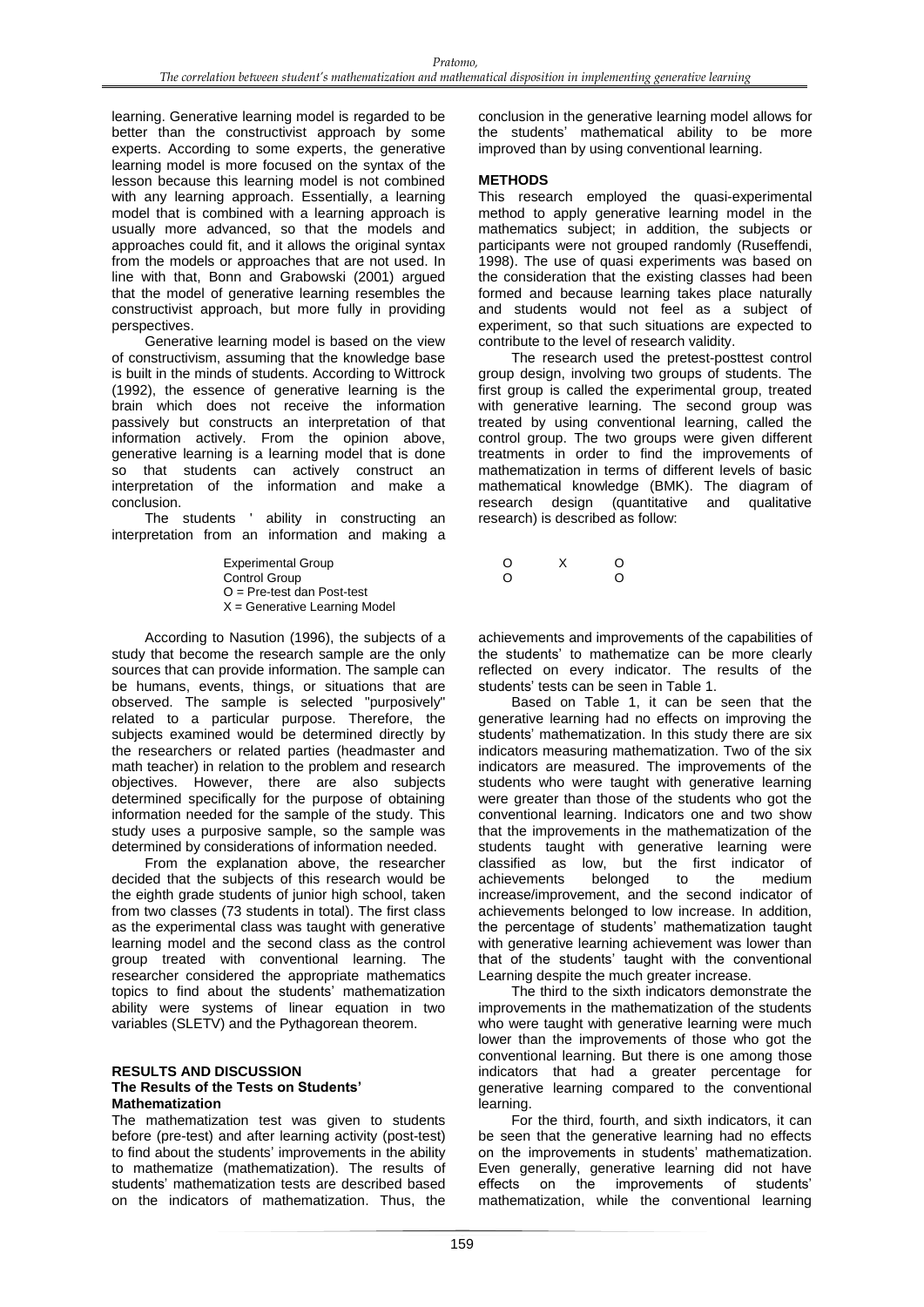showed low improvements. It means that the mathematization of the students taught with conventional learning was better than that of the students taught with generative learning.

| No. | <b>Achievement Indicators</b>                                                                             |                     | <b>Generative Learning</b> |       | <b>Conventional Learning</b>  |                               |         |
|-----|-----------------------------------------------------------------------------------------------------------|---------------------|----------------------------|-------|-------------------------------|-------------------------------|---------|
|     |                                                                                                           | $\chi$<br>pretes    | $\boldsymbol{x}$<br>postes | < g   | $\boldsymbol{\chi}$<br>pretes | $\boldsymbol{\chi}$<br>postes | <g></g> |
| 1.  | Identifying<br>the<br>mathematical<br>concepts relevant to real problem<br>$(SMI = 5)$                    | 1.57<br>$(31.40\%)$ | 1.89<br>(37.80%)           | 0.09  | 1.92<br>(38.40%)              | 1.94<br>$(38.80\%)$           | 0.01    |
| 2.  | in<br>the<br>Interpreting<br>problems<br>mathematical forms<br>$(SMI = 5)$                                | 1.16<br>$(23.20\%)$ | 1.68<br>$(33.60\%)$        | 0.14  | 1.19<br>$(23.80\%)$           | 1.28<br>(25.60)               | 0.02    |
| 3.  | Using symbol, language,<br>and<br>formal mathematical process<br>$(SMI = 5)$                              | 2.27<br>$(45.40\%)$ | 1.57<br>$(31.4\%)$         | $***$ | 0.86<br>(17.20%)              | 1.47<br>$(29.4\%)$            | 0.15    |
| 4.  | Adapting<br>and<br>developing<br>model,<br>combining<br>mathematical<br>some models<br>$(SMI = 5)$        | 1.68<br>$(33.60\%)$ | 1.19<br>$(23.80\%)$        | $***$ | 1.08<br>$(21.60\%)$           | 1.39<br>(27.80%)              | 0.08    |
| 5.  | Looking for the regularity of the<br>correlation and the pattern related<br>to the problem<br>$(SMI = 5)$ | 1.68<br>$(33.60\%)$ | 1.81<br>(36.20%)           | 0.04  | 0.33<br>$(6.60\%)$            | 2.75<br>$(55.00\%)$           | 0.52    |
| 6.  | different<br>Using<br>some<br>mathematical representations<br>$(SMI = 5)$                                 | 1.97<br>(39.4%)     | 1.81<br>(36.20%)           | $***$ | 0.25<br>$(5,00\%)$            | 1.89<br>(37.80%)              | 0.35    |
|     |                                                                                                           | 10.33<br>(34.43%)   | 9.95<br>(33.17%)           | $***$ | 5.63<br>(18.70%)              | 10.72<br>(35.73%)             | 0,21    |

Table 1. The Average of Students' Mathematization Based on the Indicators

Table 2. The Statistic Descriptive Data of Students Mathematization Ability

| <b>BMK</b> | <b>Statistic</b>           |                |                 | Generative |    |                | <b>Conventional</b> |       |    |                 | <b>Total</b> |    |  |
|------------|----------------------------|----------------|-----------------|------------|----|----------------|---------------------|-------|----|-----------------|--------------|----|--|
|            |                            | <b>Pretest</b> | <b>Posttest</b> | < g        | N  | <b>Pretest</b> | <b>Posttest</b>     | < g   | n  | <b>Posttest</b> | < g          | n  |  |
| High       |                            | 40.20          | 37.70           | 0.160      | 5  | 26.50          | 34.17               | 0.128 | 6  | 36.73           | 0.122        | 11 |  |
|            | $\boldsymbol{\mathcal{X}}$ |                |                 |            |    |                |                     |       |    |                 |              |    |  |
|            | s                          | 11.73          | 18.25           | 0.200      |    | 11.50          | 13.66               | 0.227 |    | 16.78           | 0.164        |    |  |
| Medium     | —                          | 34.80          | 33.00           | 0.043      | 20 | 17.64          | 36.64               | 0.235 | 21 | 35.05           | 0.105        | 41 |  |
|            | $\boldsymbol{\mathcal{X}}$ |                |                 |            |    |                |                     |       |    |                 |              |    |  |
|            | s                          | 4.29           | 6.16            | 0.050      |    | 6.83           | 10.09               | 0.104 |    | 8.07            | 0.130        |    |  |
| Low        |                            | 32.00          | 29.17           | 0.058      | 12 | 18.5           | 37.89               | 0.217 | 9  | 32.48           | 0.127        | 21 |  |
|            | $\boldsymbol{\mathcal{X}}$ |                |                 |            |    |                |                     |       |    |                 |              |    |  |
|            | s                          | 4.11           | 7.93            | 0.071      |    | 7.94           | 8.94                | 0.123 |    | 9.08            | 0.125        |    |  |
| Total      | —                          | 35.24          | 32.80           | 0.075      | 37 | 20.08          | 36.50               | 1.212 | 36 | 34.56           | 0.120        | 73 |  |
|            | $\boldsymbol{\mathcal{X}}$ |                |                 |            |    |                |                     |       |    |                 |              |    |  |
|            | s                          | 6.69           | 10.59           | 0.078      |    | 9.01           | 10.97               | 0.206 |    | 10.23           | 1.135        |    |  |

Table 2 indicates that the overall students who were taught with conventional study learning showed greater improvements in their mathematization than the students who were treated with generative learning. These results are supported by the average of students' post-test results. The table also shows that students who were taught with generative learning obtained smaller results than those taught with conventional learning in the post-test. The average grade/result of students learning conventionally was 36.50, whereas those who learned using generative learning got an average score of 32.80.

Based on the descriptive statistical data of the mathematization ability, it can be inferred that in general the average scores of achievements and improvements of the mathematization of the students who were taught with generative learning were lower than the average scores of the students who got the conventional learning. The average scores for achievement and improvements of the mathematization ability of students with higher BMK and taught with generative learning were greater than the average scores of the students with high BMK and who learned using conventional learning. The

average scores of achievements and improvements of the mathematization of the students with medium BMK who were taught with generative learning were smaller than the scores of the medium BMK students who got Conventional Learning. Finally, the average scores of achievements and improvements of the ability to mathematize of the students with low BMK taught with generative learning were smaller than those of the students with low BMK taught with conventional learning.

The percentages of achievements and improvements based on students' mathematization group learning (generative and conventional) and BMK (high, medium, low) can be seen in figures 3 and 4.

Overall, the percentages of achievements and improvements in the mathematization of the students who got generative learning were smaller than those of the students who got the conventional learning. The improvements of the mathematization ability of the students who were taught with conventional learning belonged to the low category, while their achievements belonged to the medium category. Then, the improvements of the mathematization ability of the students taught with generative learning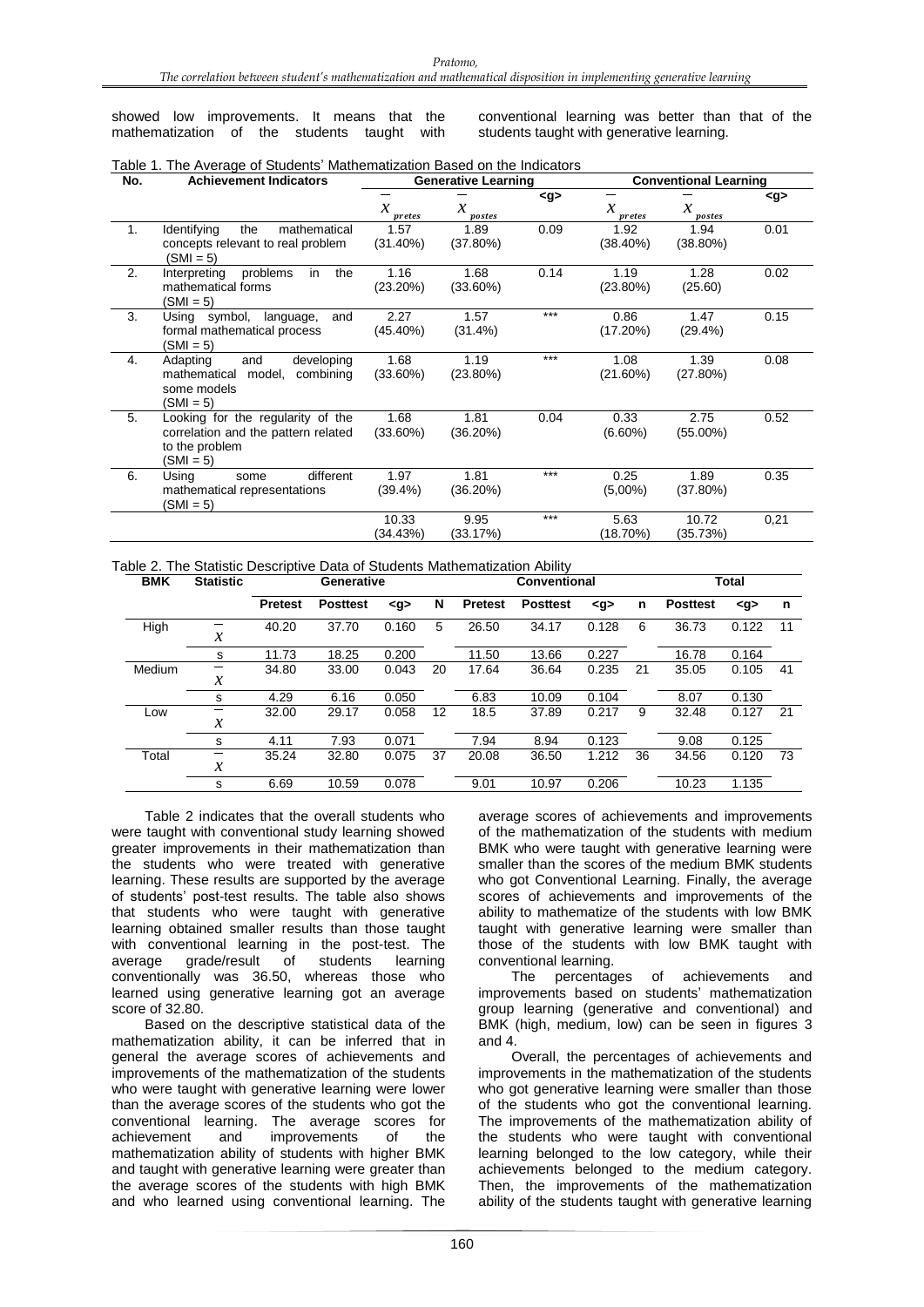belonged to the low category, and the achievements belonged to the medium category.

The percentages of the improvements and achievements of the mathematization of the high BMK students who learned using generative learning were higher than those of the students who got the conventional learning. The improvement and achievements of the mathematization of the students who were treated with generative learning were both included under the category of medium. Meanwhile, the improvements and achievements of the mathematization of the students taught with conventional learning were both categorized into the low and medium, respectively.









The percentages of the improvements and achievements of the mathematization of the students with low and medium BMKs who were taught with generative learning were smaller than those of the students who were taught with conventional learning. Nevertheless, the improvement and achievements of the mathematization abilities of the students with low BMK who were taught with conventional learning and generative learning were included under the categories of low and medium, respectively.

Finally, the improvements and achievements of the mathematization ability of the students with low BMK and taught with conventional learning belonged to low and medium categories, respectively. Meanwhile, the increase and achievements in the mathematization ability of the students taught with were both categorized as low improvements.

# **The Improvement of Overall Students' Mathematization**

The data of the improvements of students' mathematization for all of students in the experimental (generative learning) and control (conventional learning) groups were not normally distributed and did not have homogeneity of variance. Therefore, to find about the presence or absence of mathematization improvement, the overall difference between students who were taught with generative learning and those taught with conventional learning was obtained using non-parametric statistical test Mann-Whitney U. The results of the test average differences of these groups are presented in table 5.

The results of nonparametric statistical test (Mann-Whitney U) indicate the value of  $Z_{count}$  -0.68, lying between the values of  $Z_{crit}$ , so that the zero hypothesis was accepted. It means there was no significant difference between the mean of the data on the improvements of mathematization of the students who got generative learning and students who got conventional learning. Based on the results of the analysis of the test of mean differences, the improved mathematization of the students who were taught with generative learning was not better than that of the students taught with conventional learning.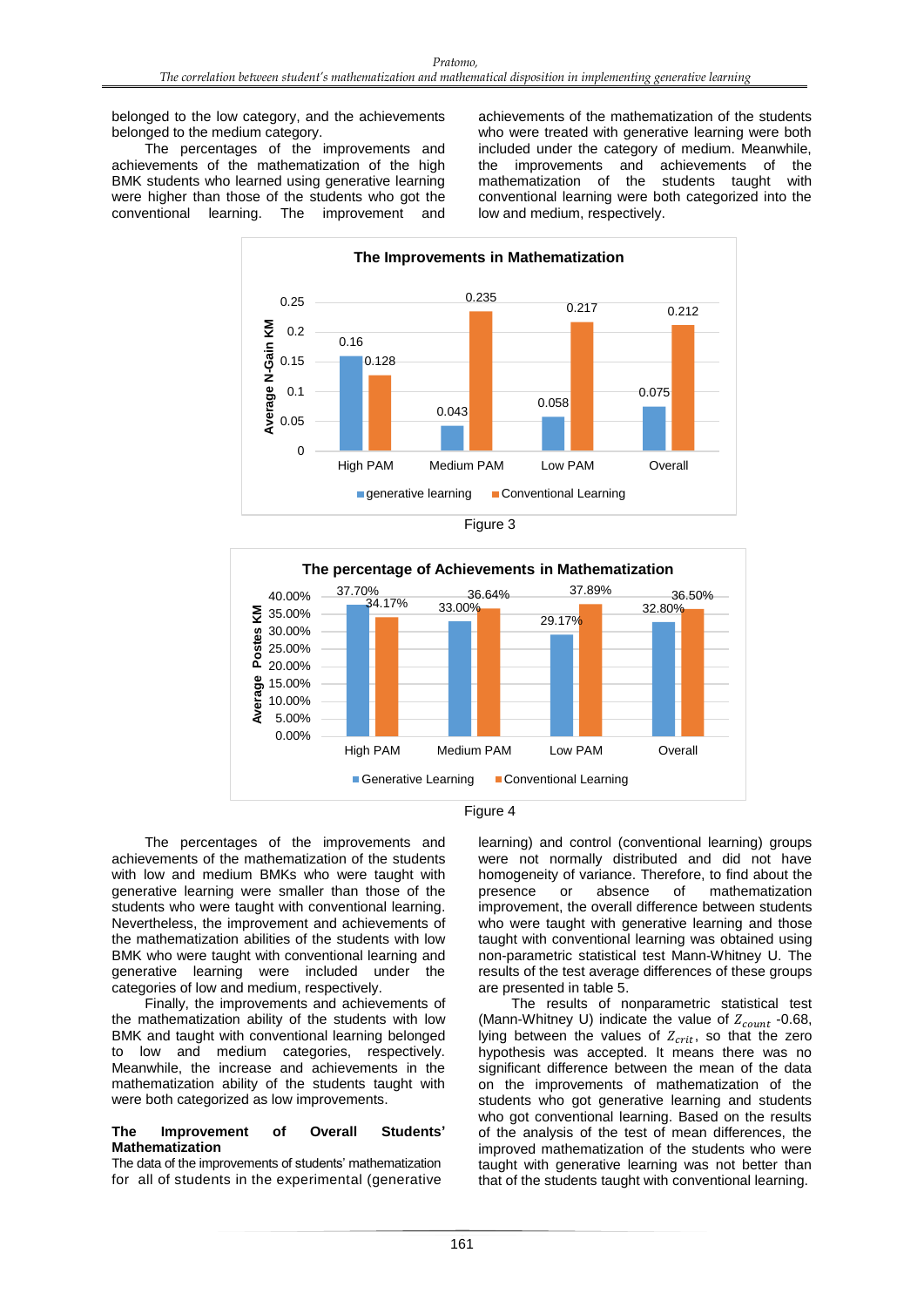|  |  | Table 5. Significant Difference of Average Test Scores Improvement of Overall Students' Mathematization |  |
|--|--|---------------------------------------------------------------------------------------------------------|--|
|  |  |                                                                                                         |  |

| Learning     | Average | Mann-<br><b>Whitney U</b><br>$(Z_{hitung})$ | $Z_{kritis}$ | $H_0$    |
|--------------|---------|---------------------------------------------|--------------|----------|
| Generative   | 0.075   | $-0.68$                                     | ±1.96        | Accepted |
| Conventional | 0.212   |                                             |              |          |

**The Improvement of Students' Mathematization based on Basic Mathematical Knowledge (BMK)** Next, to know whether there is a difference in the averages of both group of students' mathematization

based on BMK, the researcher employed the nonparametric statistical test of Mann-Whitney U to test the mean differences. The results are presented in Table 6.

Table 6. Significant Difference of Average Test Scores Improvement of Students' Mathematization based on Basic Mathematical Knowledge

| <b>BMK</b> | Learning     | Average | $\Sigma R_{\rm r}$ | Mann-<br><b>Whitney U</b><br>$(Z_{count})$ | Sig.       | $H_0$    |
|------------|--------------|---------|--------------------|--------------------------------------------|------------|----------|
| High       | Generative   | 0.160   | 25                 |                                            | $18 - 42$  | Accepted |
|            | Conventional | 0.128   |                    |                                            |            |          |
| Medium     | Generative   | 0.043   |                    | 4.89                                       | ±1.96      | Rejected |
|            | Conventional | 0.235   |                    |                                            |            |          |
| Low        | Generative   | 0.058   | 143.5              |                                            | $71 - 127$ | Rejected |
|            | Conventional | 0.217   |                    |                                            |            |          |

 $H_0$ : : there is no significant in the difference of the averages

Sig.:  $\Sigma R_{crit}$  dan  $Z_{crit}$ 

From the data above, we know the values of  $\Sigma R_r$  for students with high BMK were at the intervals of  $\sum R_{critical}$ , so the zero hypothesis was accepted. This means that there was no significant difference between the average of improvements in the mathematization of the experimental group students (generative learning) and that of the control group (conventional learning) in terms with high BMK.

Meanwhile, the value of  $Z_{count}$  for medium BMK was located above the limit of  $H_0$ , so the null hypothesis was rejected and the alternative hypothesis was accepted, where  $X > Y$  (X = generative learning, and  $Y =$  conventional learning). This means that there was a significant difference between the means of the improvement in the mathematization of the experimental group students (generative learning) and the control group (conventional learning) based on medium BMK. It can be concluded that the average mathematization ability of the experimental group (generative learning) was better than the average of the control group (Conventional Learning) with medium BMK.

Similarly, the value of  $\sum R_{x}$  for students with low BMK lay outside the interval of  $\textit{IR}_{critical}$ , so the zero hypothesis was rejected and the alternative hypothesis was accepted, where  $X > Y$  (X = conventional learning, and  $Y =$  generative learning). This means that there was a significant difference between the averages of the mathematization of the experimental group students (generative learning) and control group (conventional learning) reviewed based on low BMK. It can be inferred then that the average improvements in mathematization ability of the control group (conventional learning) were better than those of the experimental group (generative learning) in terms of low BMK.

#### **The Interaction between Learning Types and Basic Mathematical Knowledge (BMK) and Improvements in Mathematization**

To measure the hypothesis, a two-way ANOVA was employed. Before doing the two-way ANOVA, homogeneity and normality tests of variance in mathematization improvements were carried out. In

the previous discussion, it is known that statistical tests used to measure data on mathematical ability were nonparametric, because there was a non-Gaussian data distribution and the data did not have homogeneity in variance. Therefore, the prerequisite assumptions for the two-way ANOVA test were not fulfilled, which means the significance value of the influences of interaction between variables cannot be calculated. However, it can be seen graphically whether there is an interaction or not between learning and (high, medium, low) BMK and the mathematization ability of the students, as shown in Figure 7.

From Figure 7, it can be seen that for the students with high BMK and taught with generative learning, their mathematization was better than the students who got the conventional learning. This is not the case for the students with low and medium BMK who learned using generative learning, whose improvement in mathematization was lower.

Figure 7 also shows an interaction between types of learning (generative and conventional) and BMK (high, medium, low) with the improvements in students' mathematization. The interaction can be seen from the intersection of the two lines, where students of higher BMK taught with generative learning experienced a greater improvement in their mathematization than the students of higher BMK taught with conventional learning.

In addition, the interaction can be seen from the difference in the average improvements of the students' mathematization for each group. The difference in the average improvements of the mathematization of students who were taught with generative learning and those taught with conventional learning with medium and low BMK was very small (the average improvements are almost the same). However, the average improvement in the mathematization of the students who were taught with generative learning and those with conventional learning with high BMK was much smaller than the average improvement for the same students with medium and low BMK.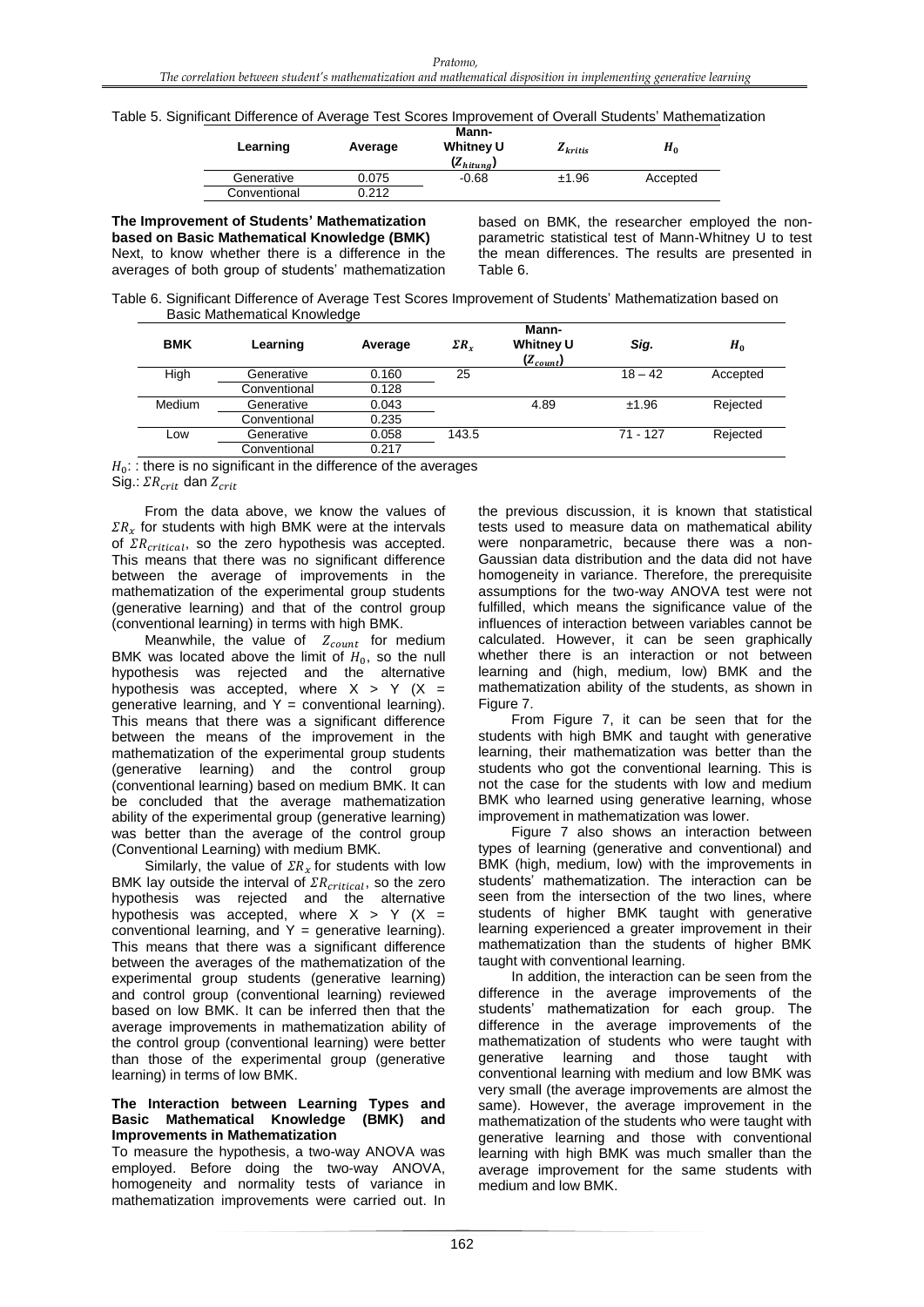

# **The Analysis of the Correlation between Improved Mathematization and Mathematical Disposition**

Table 8 shows that the value of  $r_{s_{\text{count}}}$  of the correlation between improvement in students' mathematization and mathematical disposition was greater than  $r_{scritical}$  (0.325), so the zero hypothesis was rejected. This means that there was a significant correlation between improved mathematization and mathematical disposition. In addition, the coefficient of the correlation between improved mathematization and mathematical disposition was 0.404, which can be classified as medium correlation.

Table 8. The Correlation Coefficient

|        |                                                    | <i>scouni</i> | i ilitu       | ,,, |
|--------|----------------------------------------------------|---------------|---------------|-----|
|        | PKM*DM                                             | 404           | ່ານະ<br>U.JLJ |     |
| $II$ . | There is no corrolation between the two veriables. |               |               |     |

 $H_0$ : There is no correlation between the two variables

The results of this study do not confirm the findings of the previous studies by Farouk and Elfateh (2016) and Maknun (2015) who found that the implementation of generative learning had significant effects in improving their students' conceptual mastery and general science understandings, respectively. However, there is indeed a correlation between mathematization and mathematical disposition in generative learning.

# **CONCLUSIONS**

Based on the results of data analysis, findings, and discussion that have been outlined in the previous section, some conclusions can be drawn.

First, the overall improvements in the mathematization of students who were taught with generative learning were not greater than those of the students who got the conventional learning.

Secondly, the improvements in the mathematization of the students taught with generative learning were not greater than those of the students who were taught with conventional learning in terms of high BMK. The improvements can be categorized as low.

Thirdly, the improvements in the mathematization of students who were taught with generative learning were not better than those of the students who got conventional learning reviewed from medium BMK, in which the improvements of both groups can be included in the low category.

Fourthly, in terms of low BMK, the improvements in the mathematization ability of the students taught with generative learning were not better than those of the students taught with conventional learning, where the improvements of both groups were categorized as low.

Fifthly, there was an interaction between learning types (generative and conventional) and mathematical knowledge/BMK (high, medium, low) and students' mathematization

Finally, there was a correlation between the improved mathematization and mathematical disposition of the students who were taught with generative learning model. Hence, although generative learning model did not have significant effects on improving students' mathematization, the learning model can still be made an alternative in teaching mathematics, especially because there was interaction between mathematization and mathematical disposition in the implementation of generative learning.

# **REFERENCES**

- Bonn, K. L., & Grabowski, B. L. (2001, January). Generative learning theory: A practical cousin to constructivism. Paper presented at the *Joint Meeting of Mathematics*, New Orleans, L. A.
- Blum, W., Niss, M. & Huntley, I. (eds). (1989). *Modelling, applications and applied problem solving - teaching mathematics in a real context*. Chichester: Ellis Horwood.
- Crouch, R., & Haines, C. (2004). Mathematical Modeling: Transitions between The Real World and The Mathematical Model. *International*